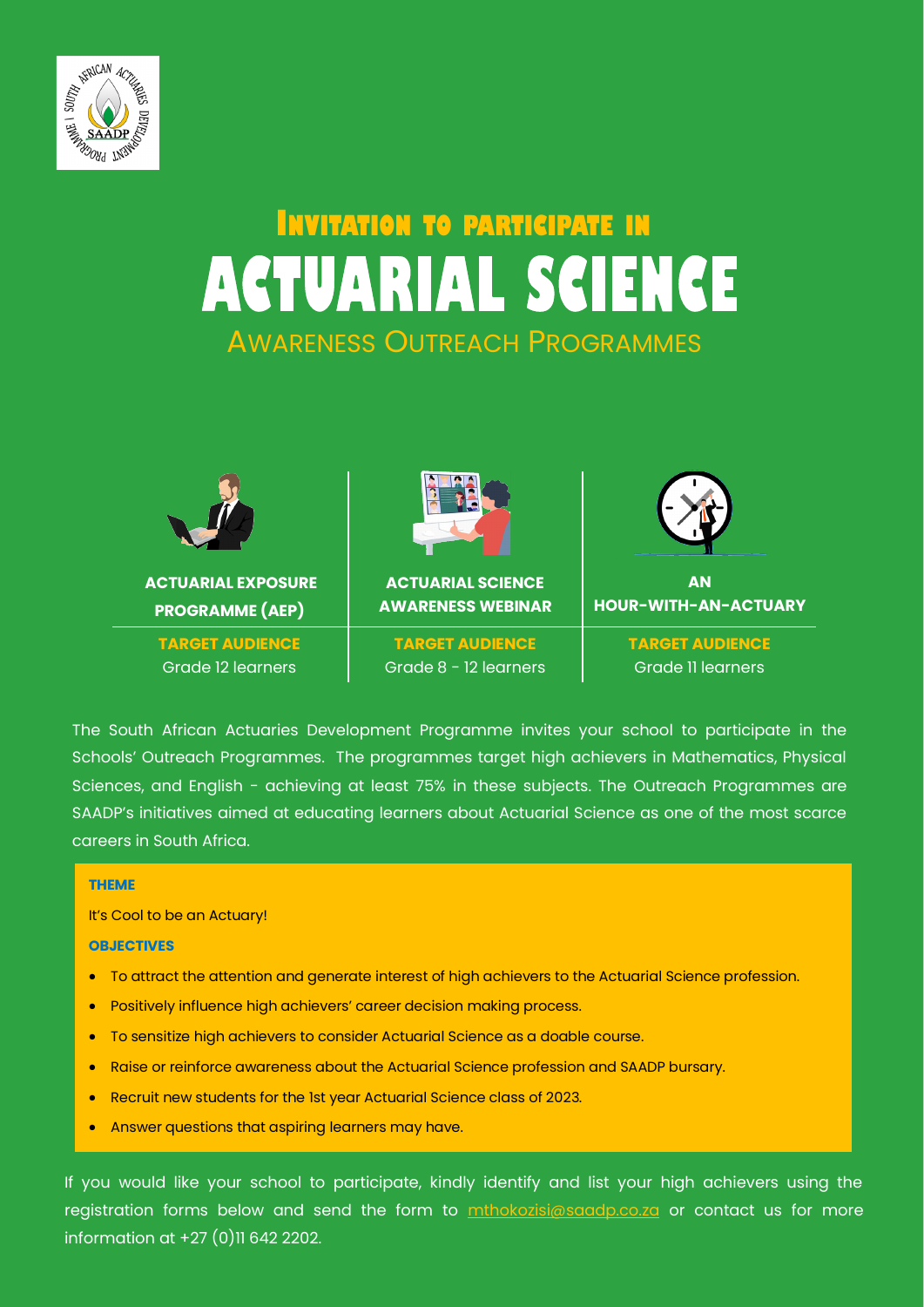

## **ACTUARIAL EXPOSURE PROGRAMME**

AEP is a form of a virtual Job-Shadowing programme designed for ambitious Grade 12 learners. To participate in this programme, a Grade 12 learner must be achieving high marks in Mathematics, Physical Sciences, and English (at least 75%). A learner must also have uninterrupted access to stable a internet connection as all interactions happen virtually.

#### **How AEP works**

- Interested learners are introduced to a qualified Actuary or Actuarial Science graduate.
- An actuarial professional virtually exposes learners to the actuarial material by showcasing what she or he does on a daily basis for five (5) days.
- Learners have an opportunity to have their questions answered by an actuarial professional.
- The frequency of interactions with an actuarial professional is determined by the availability of both the learner and the actuarial professional.
- The interactions may take more than 5 days depending on the availability and the willingness of the actuarial professional.

### **AEP Registration Form**

| <b>NAME OF SCHOOL</b> |  |
|-----------------------|--|
| <b>CONTACT PERSON</b> |  |
| <b>CONTACT NUMBER</b> |  |
| <b>EMAIL ADDRESS</b>  |  |
| <b>PROVINCE</b>       |  |

#### **LIST OF IDENTIFIED LEARNERS**

| <b>NAME</b>        | <b>GRADE</b> | <b>CONTACT NUMBER</b> | <b>EMAIL ADDRESS</b> |
|--------------------|--------------|-----------------------|----------------------|
|                    |              |                       |                      |
|                    |              |                       |                      |
|                    |              |                       |                      |
|                    |              |                       |                      |
|                    |              |                       |                      |
| <b>ANY REMARKS</b> |              |                       |                      |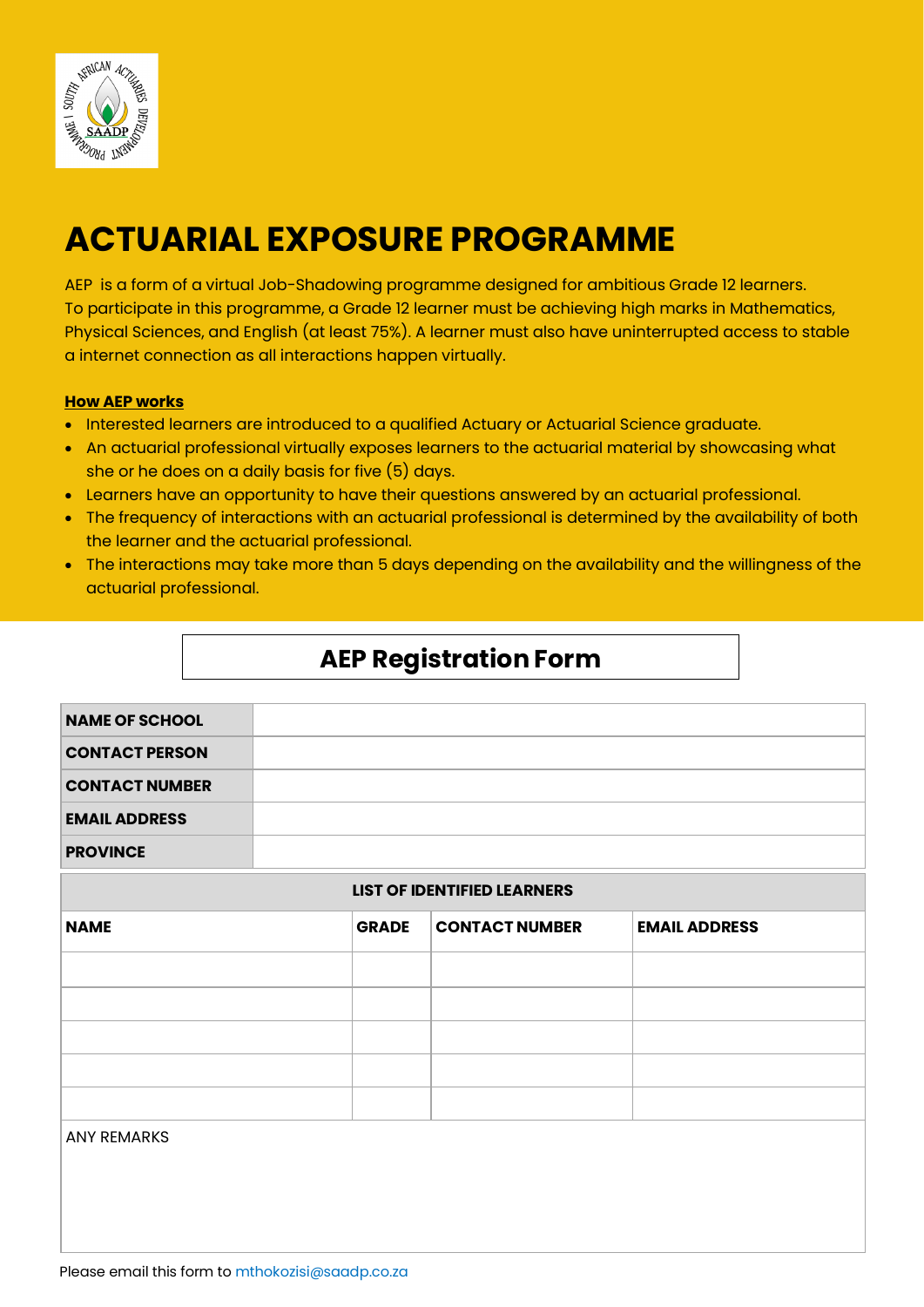

## **ACTUARIAL SCIENCE AWARENESS WEBINAR**

The aim of the Actuarial Science Awareness Webinar is to educate interested learners about the Actuarial Science career. For two hours, aspiring learners interact with actuarial profrssionals virtually and have an opportunity to ask questions. To participate in this programme, learners from Grade 8 to 12 must show potential to become high achievers (especially) in Mathematics, Physical Sciences, and English. A learner must also have uninterrupted access to stable internet connection as all interactions happen virtually.

There will be two webinars in 2022 and are scheduled as follow:

| <b>WEBINAR1</b>                                     | WEBINAR <sub>2</sub>                                    |
|-----------------------------------------------------|---------------------------------------------------------|
| <b>Date:</b> 28 June 2022                           | <b>Date: 06 October 2022</b>                            |
| $\overline{\text{Time:}}$ 12h00pm                   | $\vert$ Time: 12h00pm                                   |
| <b>Platform:</b> Microsoft Teams. Link to be shared | <b>Platform:</b> Microsoft Teams. Link to be shared     |
| closer to the webinar with registered learners.     | $\vert$ closer to the webinar with registered learners. |

### **Webinar Registration Form**

| <b>NAME OF SCHOOL</b>  |           |           |
|------------------------|-----------|-----------|
| <b>CONTACT PERSON</b>  |           |           |
| <b>CONTACT NUMBER</b>  |           |           |
| <b>EMAIL ADDRESS</b>   |           |           |
| <b>PROVINCE</b>        |           |           |
| <b>REGISTERING FOR</b> | Webinar 1 | Webinar 2 |

| <b>LIST OF IDENTIFIED LEARNERS</b> |              |                       |                      |
|------------------------------------|--------------|-----------------------|----------------------|
| <b>NAME</b>                        | <b>GRADE</b> | <b>CONTACT NUMBER</b> | <b>EMAIL ADDRESS</b> |
|                                    |              |                       |                      |
|                                    |              |                       |                      |
|                                    |              |                       |                      |
|                                    |              |                       |                      |
|                                    |              |                       |                      |
| <b>ANY REMARKS</b>                 |              |                       |                      |